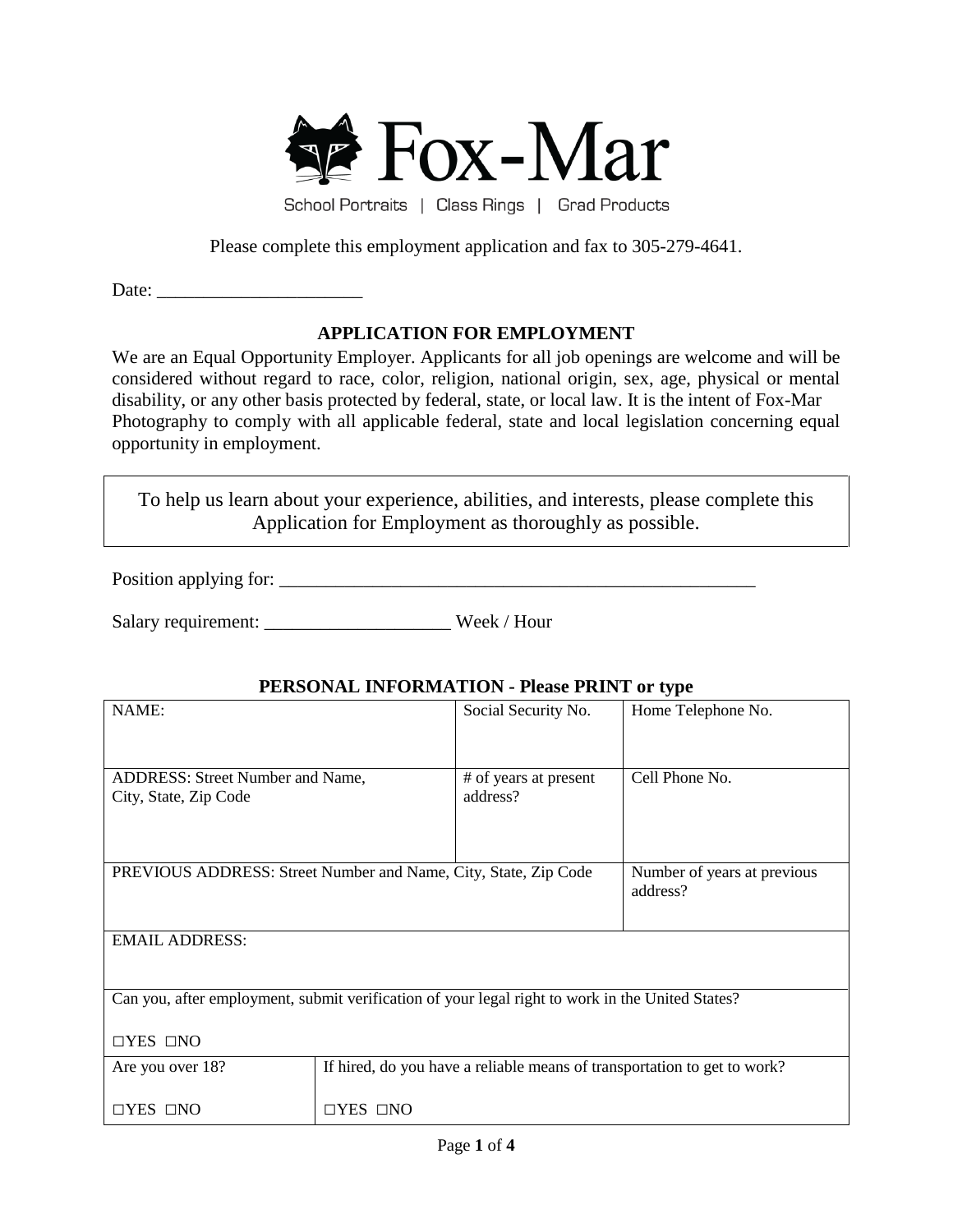## **PERSONAL INFORMATION (continued)**

Have you ever been convicted of a felony?  $\square$ YES  $\square$ NO If yes, please explain:

Have you ever been accused of unlawful discrimination, including sexual harassment? □YES □NO Please explain:

# **EMPLOYMENT QUERY**

Date Available:

Are you presently employed? □YES □NO

If yes, may we contact your present employer? □YES □NO

Have you ever applied with Fox-Mar before? □YES □NO

How were you referred to Fox-Mar?

□Advertisement □Employee Referral\* □Walk-In □Internet □Other (please specify below)

\* Name of Employee who referred you\_\_\_\_\_\_\_\_\_\_\_\_\_\_\_\_\_\_\_\_\_\_\_\_\_\_\_\_\_\_\_\_\_\_\_\_\_\_\_\_

## **EDUCATION AND TRAINING**

| <b>SCHOOL NAME &amp;</b>                                              | <b>Years Attended</b> |    | Graduate? |                                          | Major Subject/Total   |
|-----------------------------------------------------------------------|-----------------------|----|-----------|------------------------------------------|-----------------------|
| <b>LOCATION</b>                                                       | From                  | To | (Yes/No)  | <b>What Degree</b>                       | Hours (if applicable) |
| Elementary                                                            |                       |    |           |                                          |                       |
| <b>High School</b>                                                    |                       |    |           |                                          |                       |
| College/University                                                    |                       |    |           |                                          |                       |
| Other                                                                 |                       |    |           |                                          |                       |
| Highest Degree Earned (Circle one number only):                       |                       |    |           |                                          |                       |
| □High School<br>$\Box$ Associate<br>$\Box$ Bachelor<br>$\Box$ Masters |                       |    |           |                                          |                       |
| List the languages you speak fluently:                                |                       |    |           |                                          |                       |
|                                                                       |                       |    |           |                                          |                       |
| Computer Skills, i.e., Office, Photoshop, etc.                        |                       |    |           | Other machines requiring special skills: |                       |
|                                                                       |                       |    |           |                                          |                       |
|                                                                       |                       |    |           |                                          |                       |
|                                                                       |                       |    |           |                                          |                       |
|                                                                       |                       |    |           |                                          |                       |
|                                                                       |                       |    |           |                                          |                       |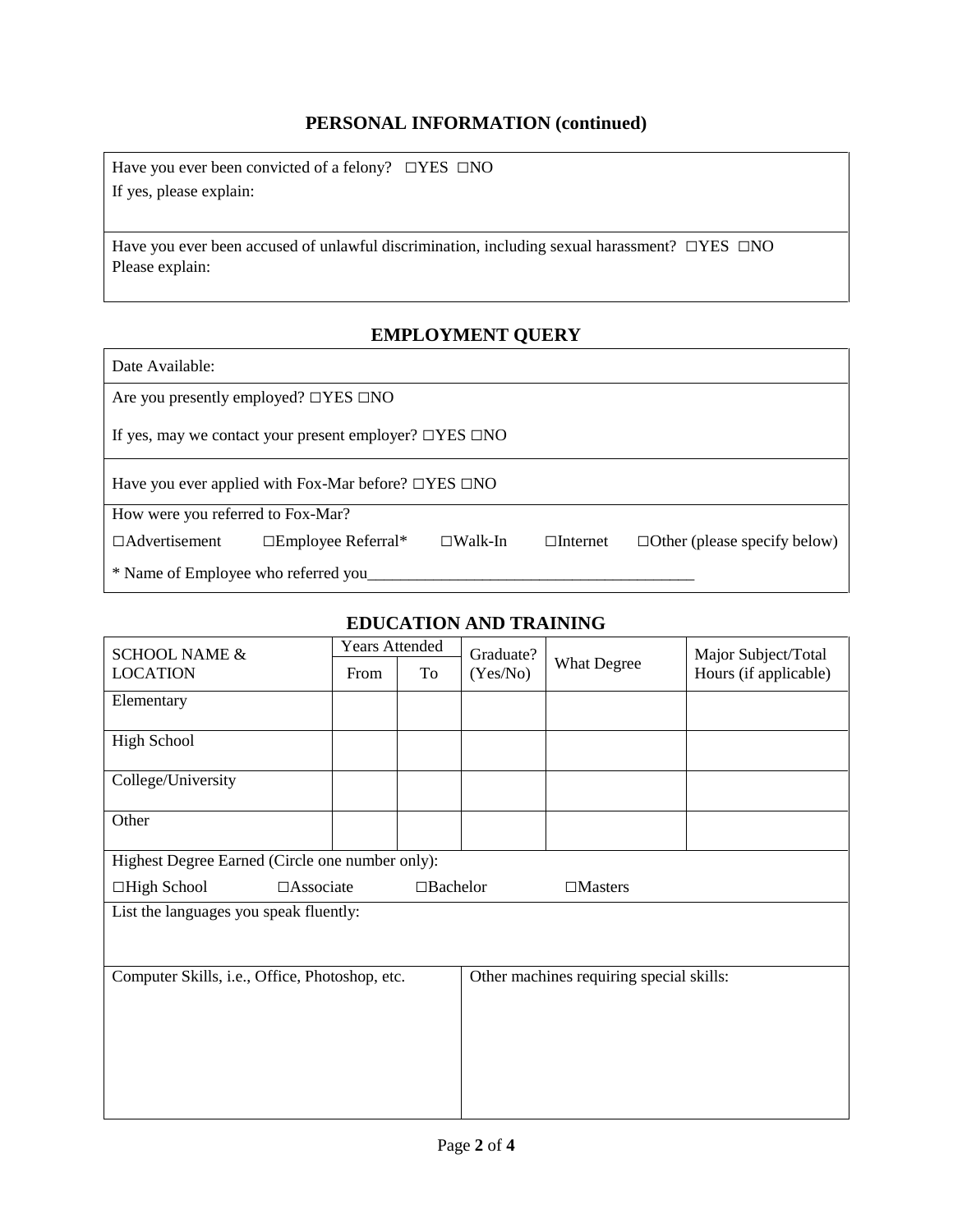| PLEASE LIST IN ORDER OF MOST RECENT EMPLOYMENT FIRST |                   |                                                | PERSONNEL USE ONLY             |
|------------------------------------------------------|-------------------|------------------------------------------------|--------------------------------|
| <b>COMPANY Name</b>                                  | Phone No.         | Dates of Employment<br>From (Mo/Yr) To (Mo/Yr) | Do Not Write in this<br>Space! |
|                                                      |                   |                                                |                                |
| Address (Include Street, City, State, Zip Code)      |                   |                                                |                                |
| Job Title - Start                                    | Job Title - Final | Base Rate of Pay<br><b>Start</b><br>Final      |                                |
|                                                      |                   |                                                |                                |
| Supervisor (Name & Title)                            |                   |                                                |                                |
| Description of Job Duties                            |                   |                                                |                                |
| Reason for Leaving                                   |                   |                                                |                                |
| <b>COMPANY Name</b>                                  | Phone No.         | Dates of Employment<br>From (Mo/Yr) To (Mo/Yr) | Do Not Write in this<br>Space! |
| Address (Include Street, City, State, Zip Code)      |                   |                                                |                                |
| Job Title - Start                                    | Job Title - Final | Base Rate of Pay<br>Final<br><b>Start</b>      |                                |
|                                                      |                   |                                                |                                |
| Supervisor (Name & Title)                            |                   |                                                |                                |
| <b>Description of Job Duties</b>                     |                   |                                                |                                |
| Reason for Leaving                                   |                   |                                                |                                |
| <b>COMPANY Name</b>                                  | Phone No.         | Dates of Employment<br>From (Mo/Yr) To (Mo/Yr) | Do Not Write in this<br>Space! |
| Address (Include Street, City, State, Zip Code)      |                   |                                                |                                |
| Job Title - Start                                    | Job Title - Final | Base Rate of Pay<br><b>Start</b><br>Final      |                                |
|                                                      |                   |                                                |                                |
| Supervisor (Name & Title)                            |                   |                                                |                                |
| Description of Job Duties                            |                   |                                                |                                |
| Reason for Leaving                                   |                   |                                                |                                |
| <b>COMPANY Name</b>                                  | Phone No.         | Dates of Employment<br>From (Mo/Yr) To (Mo/Yr) | Do Not Write in this<br>Space! |
| Address (Include Street, City, State, Zip Code)      |                   |                                                |                                |
| Job Title - Start                                    | Job Title - Final | Base Rate of Pay                               |                                |
|                                                      |                   | <b>Start</b><br>Final                          |                                |
| Supervisor (Name & Title)                            |                   |                                                |                                |
| Description of Job Duties                            |                   |                                                |                                |
| <b>Reason for Leaving</b>                            |                   |                                                |                                |
|                                                      |                   |                                                |                                |

# **PREVIOUS OR CURRENT EMPLOYMENT DATA**